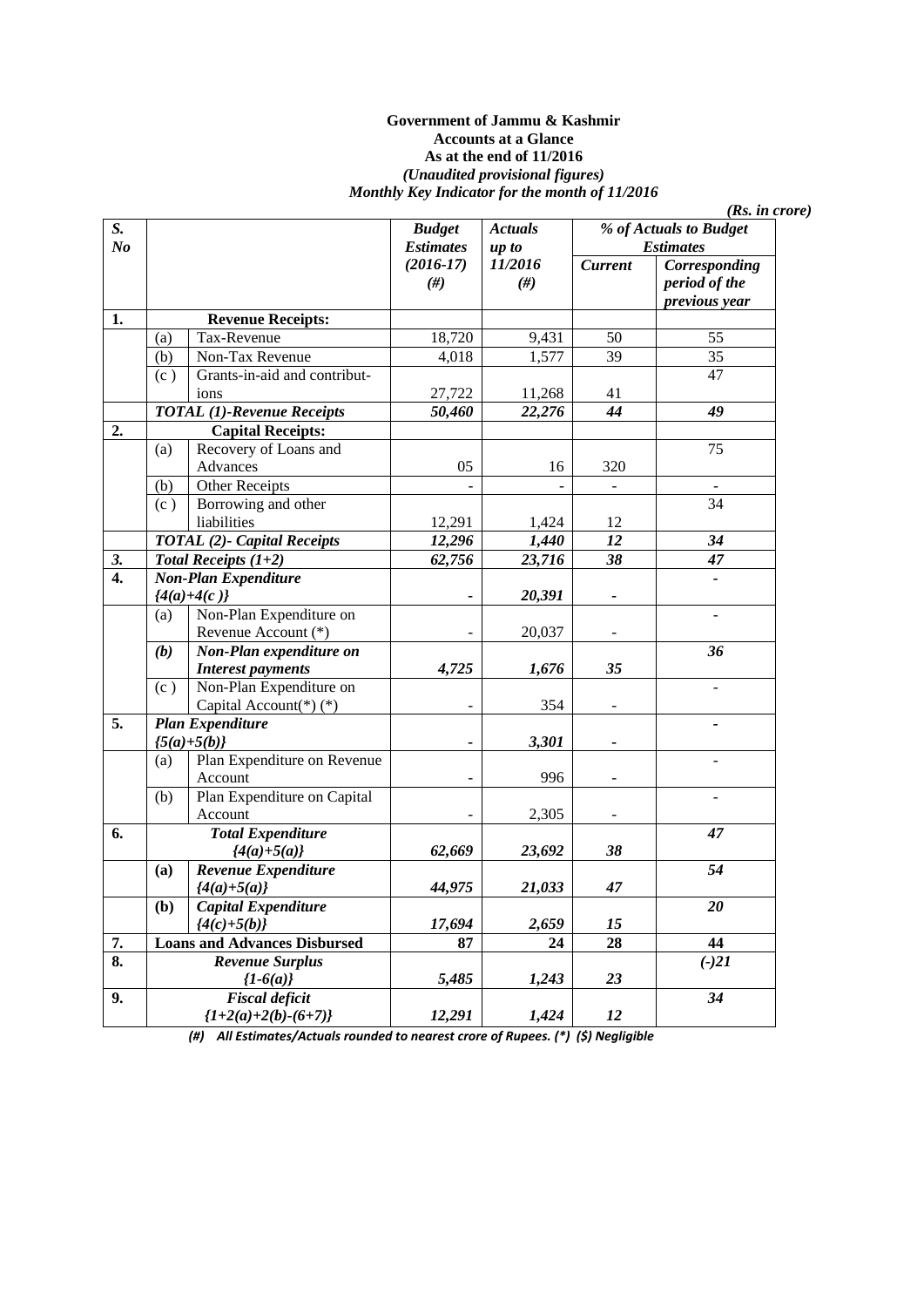## (Format of Progressive Figures)

#### T A X R E V E N U E

(Rs. in crore)

| <b>Month</b> | 2016-17        |                | 2015-16        |             |
|--------------|----------------|----------------|----------------|-------------|
|              | Monthly $(\#)$ | Progressive(#) | <b>Monthly</b> | Progressive |
| April        | 1,109          | 1,109          | 942            | 942         |
| May          | 1,036          | 2,145          | 345            | 1287        |
| June         | 1,009          | 3,154          | 2023           | 3310        |
| July         | 1,465          | 4,619          | 1606           | 4916        |
| August       | 383            | 5,002          | 356            | 5272        |
| September    | 1,612          | 6,614          | 58             | 5330        |
| October      | 1,676          | 8,290          | 2530           | 7860        |
| November     | 1,141          | 9,431          | 985            | 8845        |
| December     |                |                | 1518           | 10363       |
| January      |                |                | 1080           | 11443       |
| February     |                |                | 1523           | 12966       |
| March        |                |                | 1117           | 14083       |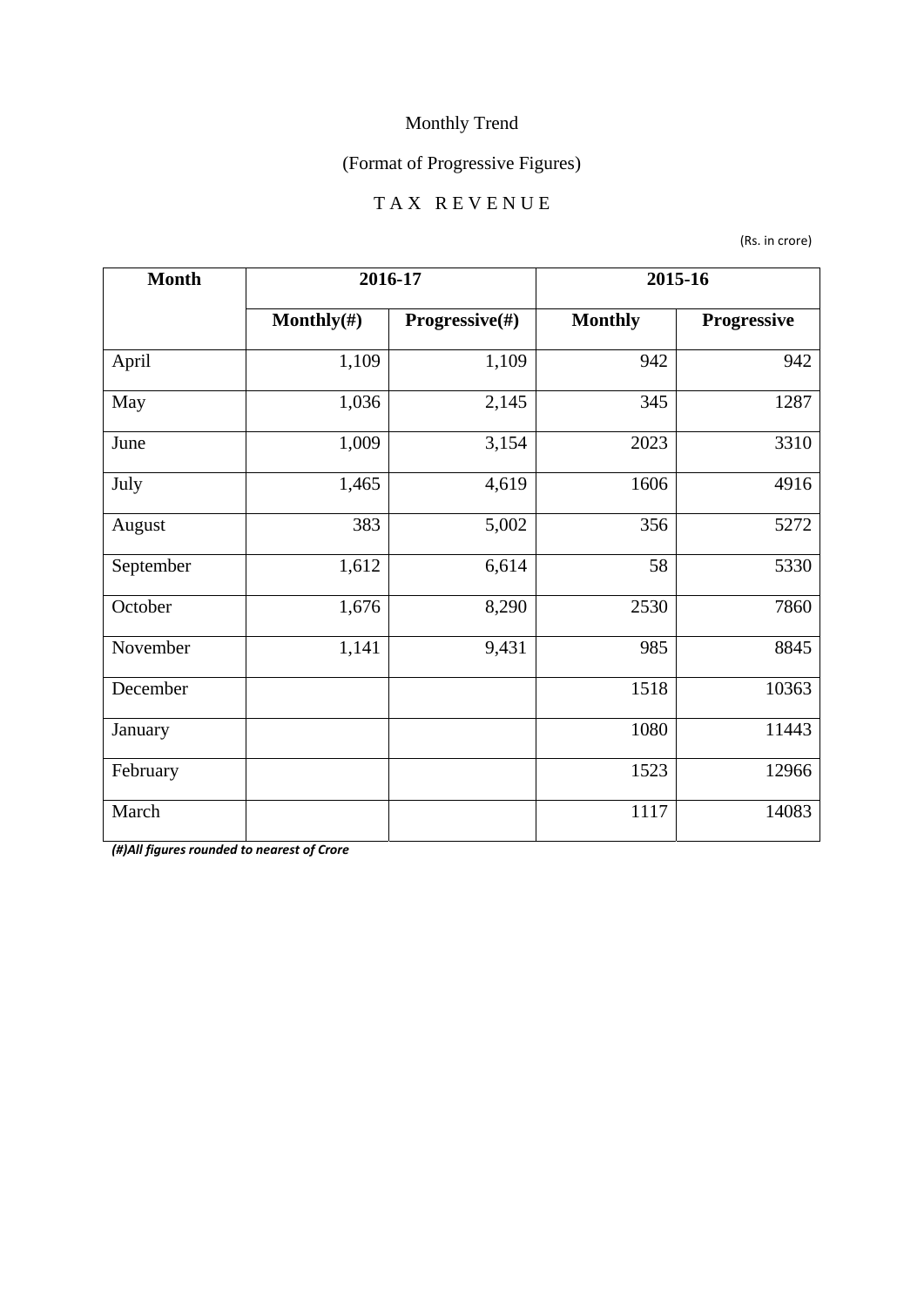## (Format of Progressive Figures)

#### N O N-T A X R E V E N U E

(Rs. in crore)

| <b>Month</b> | 2016-17        |                | 2015-16        |             |
|--------------|----------------|----------------|----------------|-------------|
|              | Monthly $(\#)$ | Progressive(#) | <b>Monthly</b> | Progressive |
| April        | 95             | 95             | 108            | 108         |
| May          | 120            | 215            | 125            | 233         |
| June         | 115            | 330            | 135            | 368         |
| July         | 182            | 512            | 161            | 529         |
| August       | 100            | 612            | 161            | 690         |
| September    | 118            | 730            | 112            | 802         |
| October      | 139            | 869            | 265            | 1067        |
| November     | 708            | 1,577          | 161            | 1228        |
| December     |                |                | 182            | 1410        |
| January      |                |                | 185            | 1595        |
| February     |                |                | 189            | 1784        |
| March        |                |                | 361            | 2145        |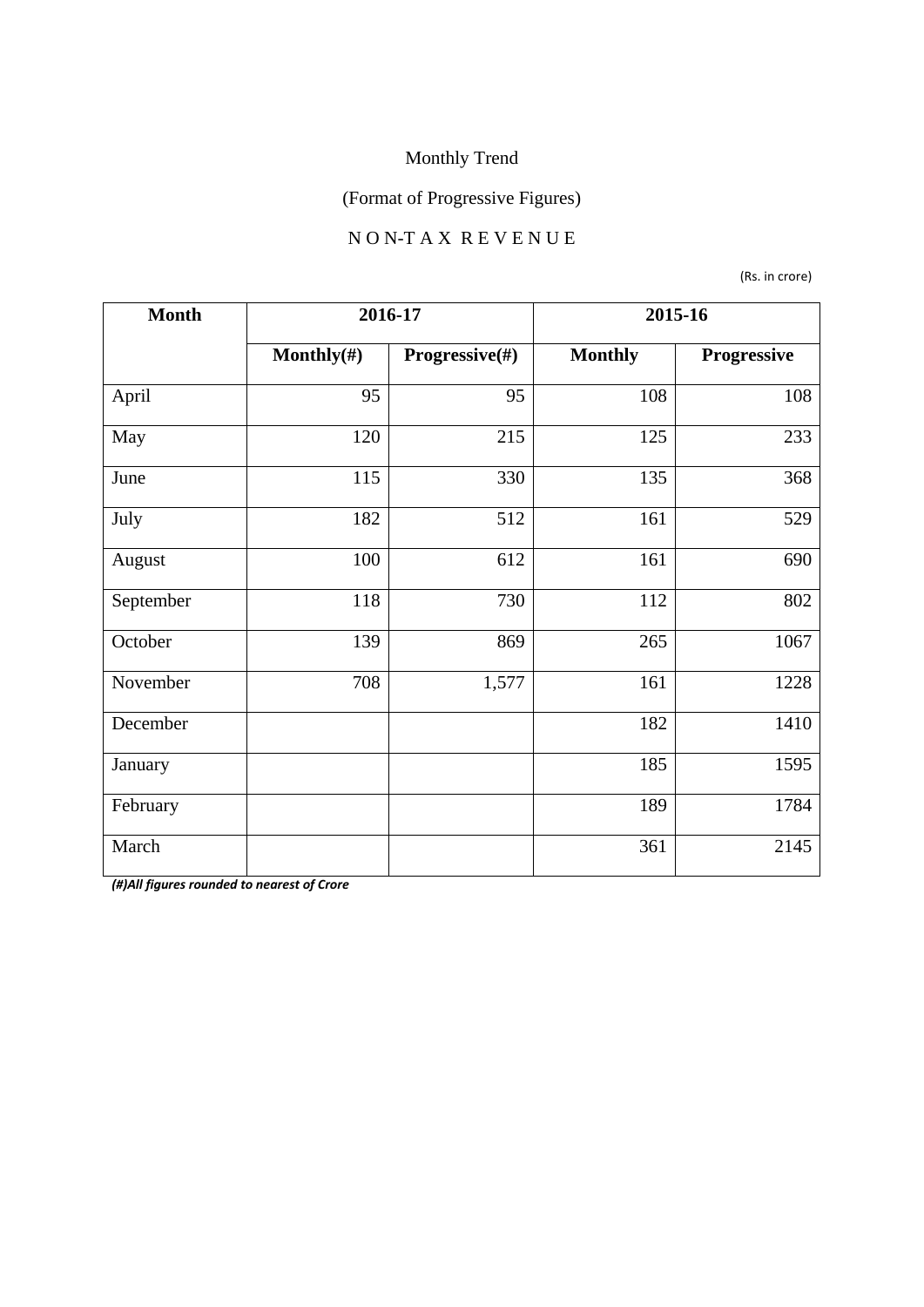## (Format of Progressive Figures)

## Revenue Receipts of

#### GRANTS-IN-AID AND CONTRIBUTIONS

(Rs. in crore)

| <b>Month</b> | 2016-17         |                | 2015-16                  |             |
|--------------|-----------------|----------------|--------------------------|-------------|
|              | Monthly $(\#)$  | Progressive(#) | <b>Monthly</b>           | Progressive |
| April        |                 |                |                          |             |
| May          | 2,348           | 2,348          | -                        |             |
| June         | 1,985           | 4,333          | 3978                     | 3978        |
| July         | 1,258           | 5,591          | 2216                     | 6194        |
| August       | $\qquad \qquad$ | 5,591          | $\overline{\phantom{a}}$ | 6194        |
| September    | 3,272           | 8,863          |                          | 6194        |
| October      | 1,422           | 10,285         | 1352                     | 7546        |
| November     | 983             | 11,268         | 996                      | 8542        |
| December     |                 |                | 2819                     | 11361       |
| January      |                 |                | $\overline{\phantom{0}}$ | 11361       |
| February     |                 |                | 5246                     | 16607       |
| March        |                 |                | 909                      | 17516       |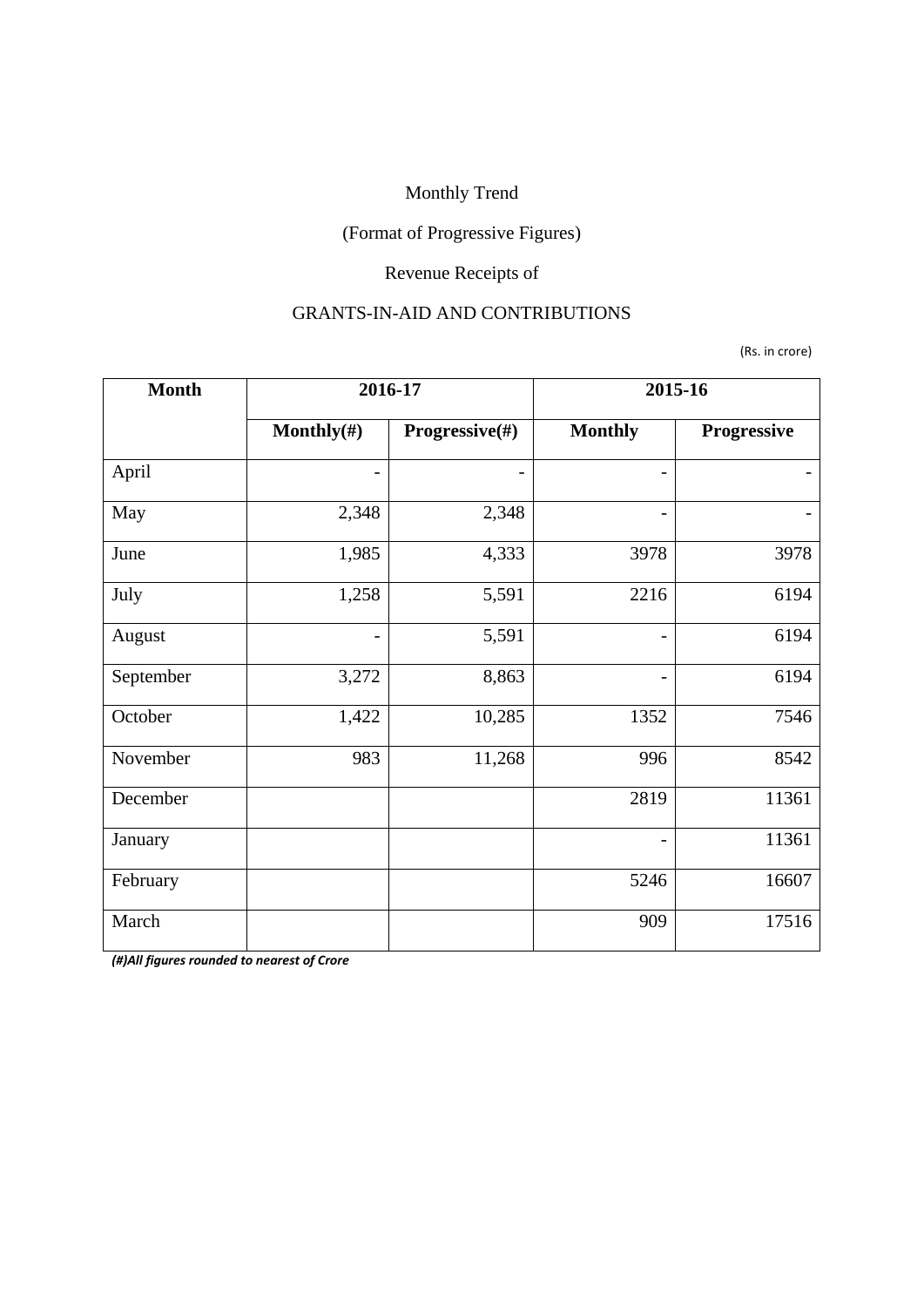# (Format of Progressive Figures)

#### RECOVERY OF LOANS AND ADVANCES

(Rs. in crore)

| <b>Month</b> |                          | 2016-17        |                          | 2015-16     |
|--------------|--------------------------|----------------|--------------------------|-------------|
|              | Monthly $(\#)$           | Progressive(#) | <b>Monthly</b>           | Progressive |
| April        | 02                       | 02             | (a)                      | (A)         |
| May          | $\overline{\phantom{a}}$ | 02             | (b)                      | (B)         |
| June         | 01                       | 03             | (c)                      | (C)         |
| July         | 13                       | 16             | (d)                      | (D)         |
| August       | $\overline{\phantom{a}}$ | 16             | (e)                      | 01          |
| September    | $\overline{\phantom{a}}$ | 16             | 01                       | 02          |
| October      | $\overline{\phantom{a}}$ | 16             | $\overline{\phantom{0}}$ | 02          |
| November     | $\overline{\phantom{a}}$ | 16             | 01                       | 03          |
| December     |                          |                | (f)                      | 03          |
| January      |                          |                | (g)                      | 03          |
| February     |                          |                | 01                       | 04          |
| March        |                          |                | -                        | 04          |

| $(a)$ Rs.0.11 crore only  | (A) Rs. 0.11 crore only |
|---------------------------|-------------------------|
| (b)Rs.0.07 crore only     | (B) Rs.0.18 crore only  |
| (c)Rs.0.11 crore only     | (C) Rs.0.29 crore only  |
| (d)Rs.0.10 crore only     | (D) Rs.0.39 crore only  |
| (e)Rs.0.14 crore only     |                         |
| (f) $Rs. 0.10$ crore only |                         |
| $(q)$ Rs. 0.14 crore only |                         |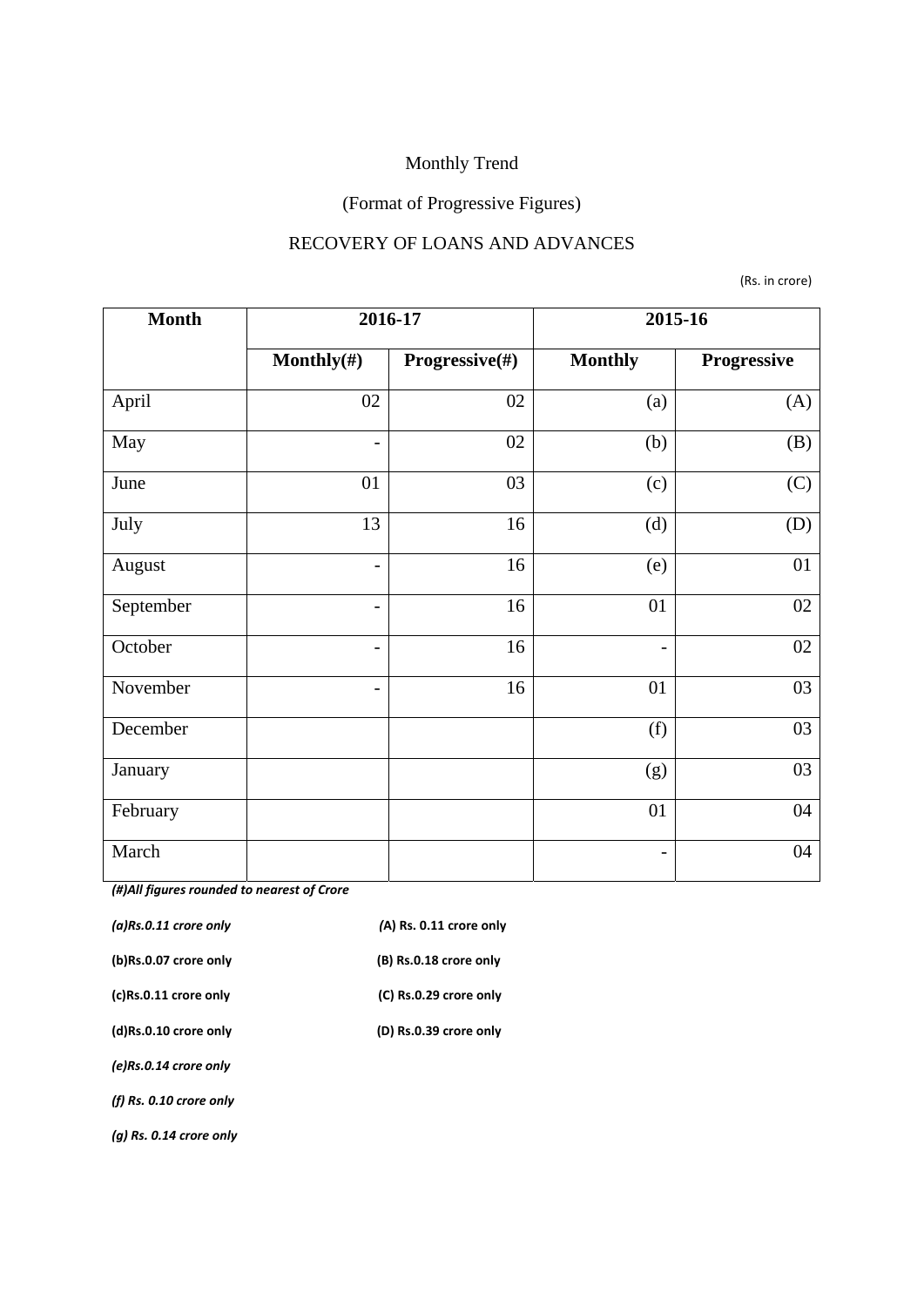## (Format of Progressive Figures)

#### BORROWINGS AND OTHER LIABILITIES

(Rs. in crore)

| <b>Month</b> | 2016-17        |                           | 2015-16        |             |
|--------------|----------------|---------------------------|----------------|-------------|
|              | Monthly $(\#)$ | <b>Progressive</b> $(\#)$ | <b>Monthly</b> | Progressive |
| April        | 376            | 376                       | 906            | 906         |
| May          | $(-)911$       | $(-)535$                  | 1614           | 2,520       |
| June         | $(-)518$       | $(-)1,053$                | $(-)2974$      | $(-)454$    |
| July         | 389            | $(-)664$                  | $(-)1332$      | $(-)1,786$  |
| August       | 1,987          | 1,323                     | 2786           | 1000        |
| September    | $(-)1,524$     | $(-)201$                  | 21164          | 22164       |
| October      | 913            | 712                       | $(-)20100$     | 2064        |
| November     | 712            | 1,424                     | 412            | 2476        |
| December     |                |                           | $(-)694$       | 1782        |
| January      |                |                           | 1707           | 3489        |
| February     |                |                           | $(-)3244$      | 245         |
| March        |                |                           | 7519           | 7764        |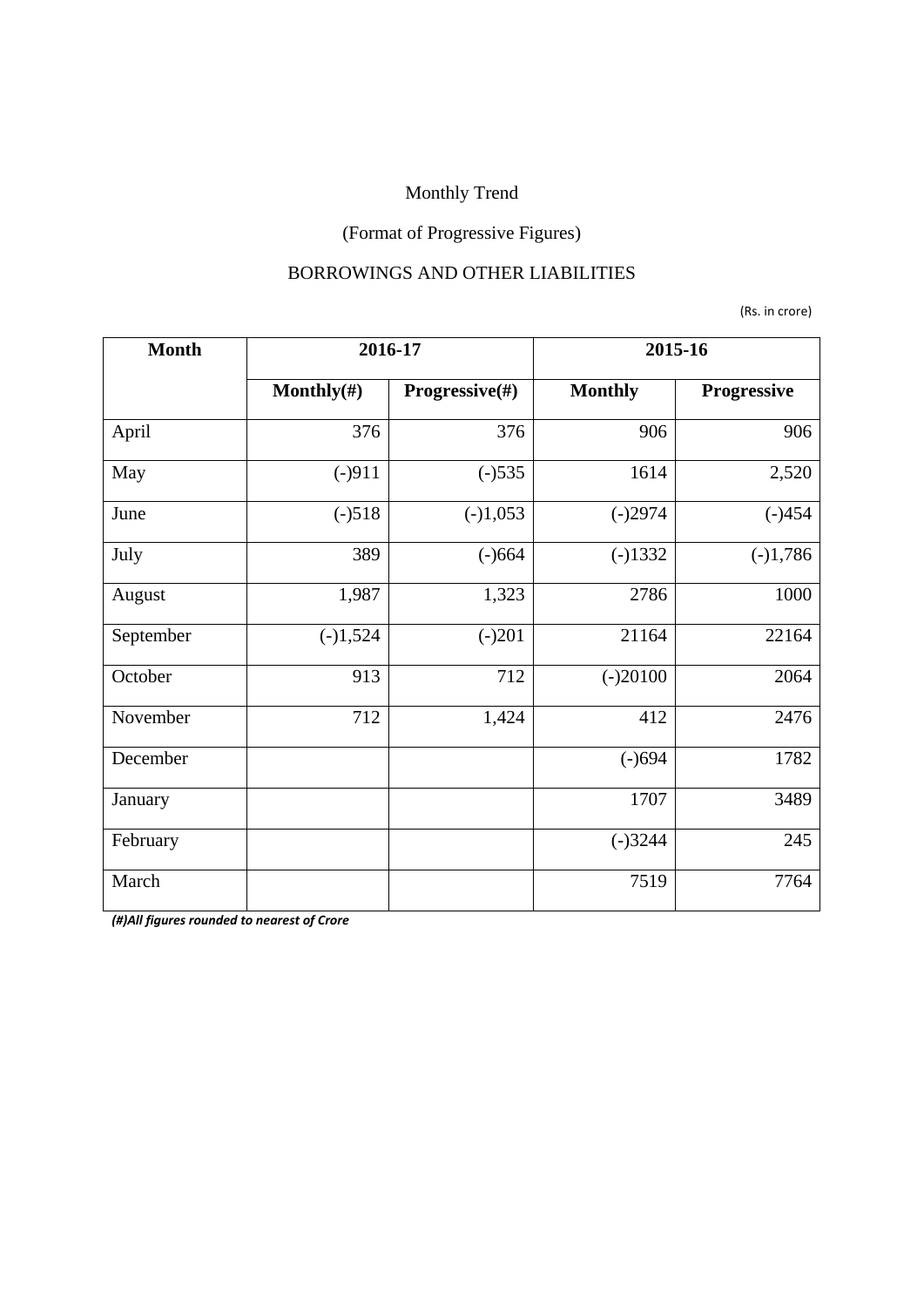## (Format of Progressive Figures)

#### NON-PLAN EXPENDITURE ON REVENUE ACCOUNT

(Rs. in crore)

| <b>Month</b> | 2016-17        |                | 2015-16        |             |
|--------------|----------------|----------------|----------------|-------------|
|              | Monthly $(\#)$ | Progressive(#) | <b>Monthly</b> | Progressive |
| April        | 1,541          | 1,541          | 1,902          | 1,902       |
| May          | 1,985          | 3,526          | 2,060          | 3,962       |
| June         | 2,097          | 5,623          | 2,572          | 6,534       |
| July         | 2,370          | 7,993          | 2,441          | 8,975       |
| August       | 2,154          | 10,147         | 3092           | 12067       |
| September    | 3,066          | 13,213         | 1038           | 13105       |
| October      | 3,669          | 16,882         | 3540           | 16645       |
| November     | 3,155          | 20,037         | 2002           | 18647       |
| December     |                |                | 3191           | 21838       |
| January      |                |                | 2286           | 24124       |
| February     |                |                | 2916           | 27040       |
| March        |                |                | 6034           | 33074       |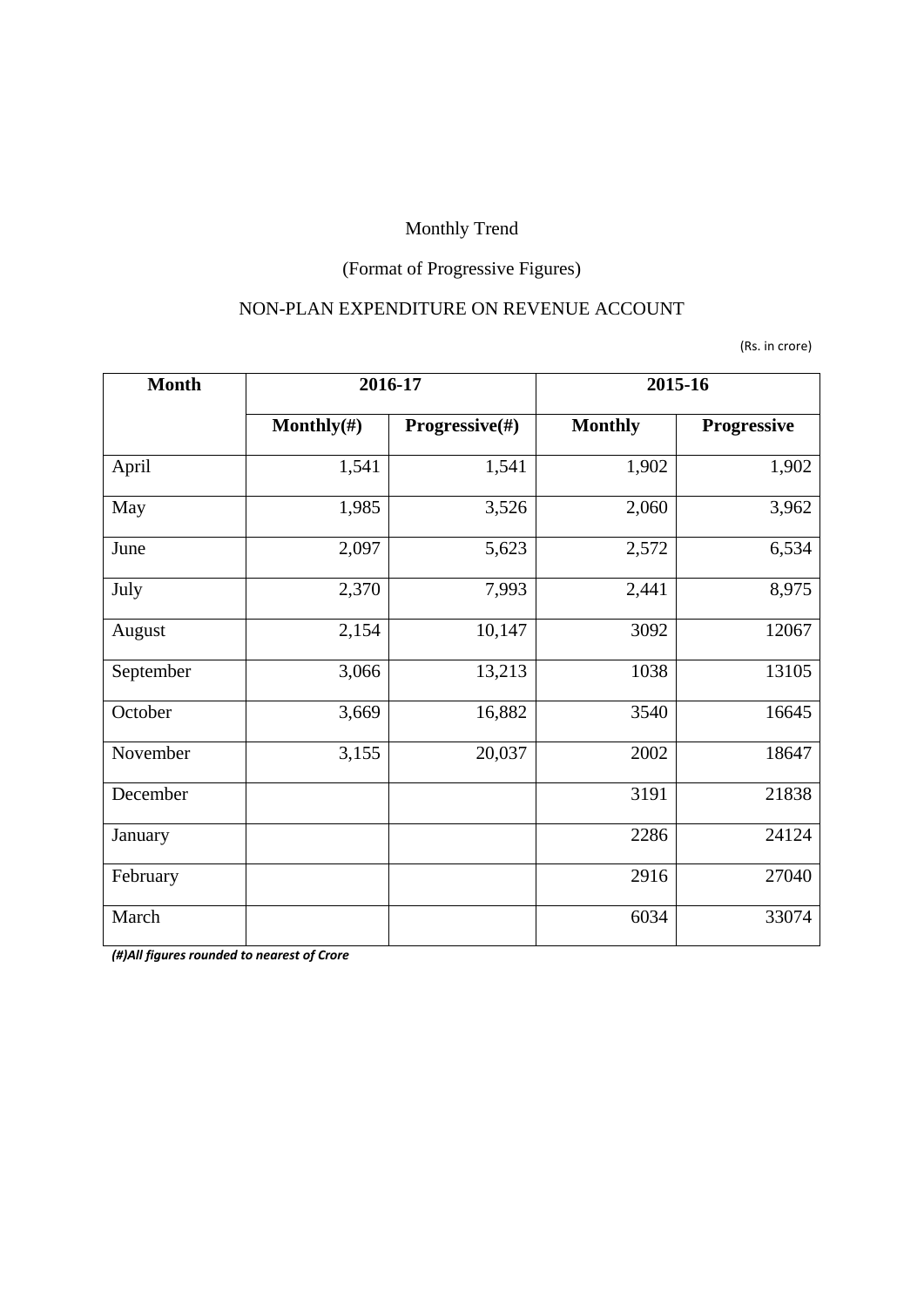## (Format of Progressive Figures)

#### NON-PLAN EXPENDITURE ON INTEREST PAYMENTS

(Rs. in crore)

| <b>Month</b> | 2016-17        |                | 2015-16                  |             |
|--------------|----------------|----------------|--------------------------|-------------|
|              | Monthly $(\#)$ | Progressive(#) | <b>Monthly</b>           | Progressive |
| April        |                |                | $\overline{\phantom{0}}$ |             |
| May          | 138            | 138            | $\overline{\phantom{0}}$ |             |
| June         | 273            | 411            | 402                      | 402         |
| July         | 98             | 509            | 295                      | 697         |
| August       | 01             | 510            | 02                       | 699         |
| September    | 642            | 1,152          | $(-)02$                  | 697         |
| October      | 387            | 1,539          | 454                      | 1151        |
| November     | 137            | 1,676          | 206                      | 1357        |
| December     |                |                | 307                      | 1664        |
| January      |                |                | 01                       | 1665        |
| February     |                |                | 641                      | 2306        |
| March        |                |                | 211                      | 2517        |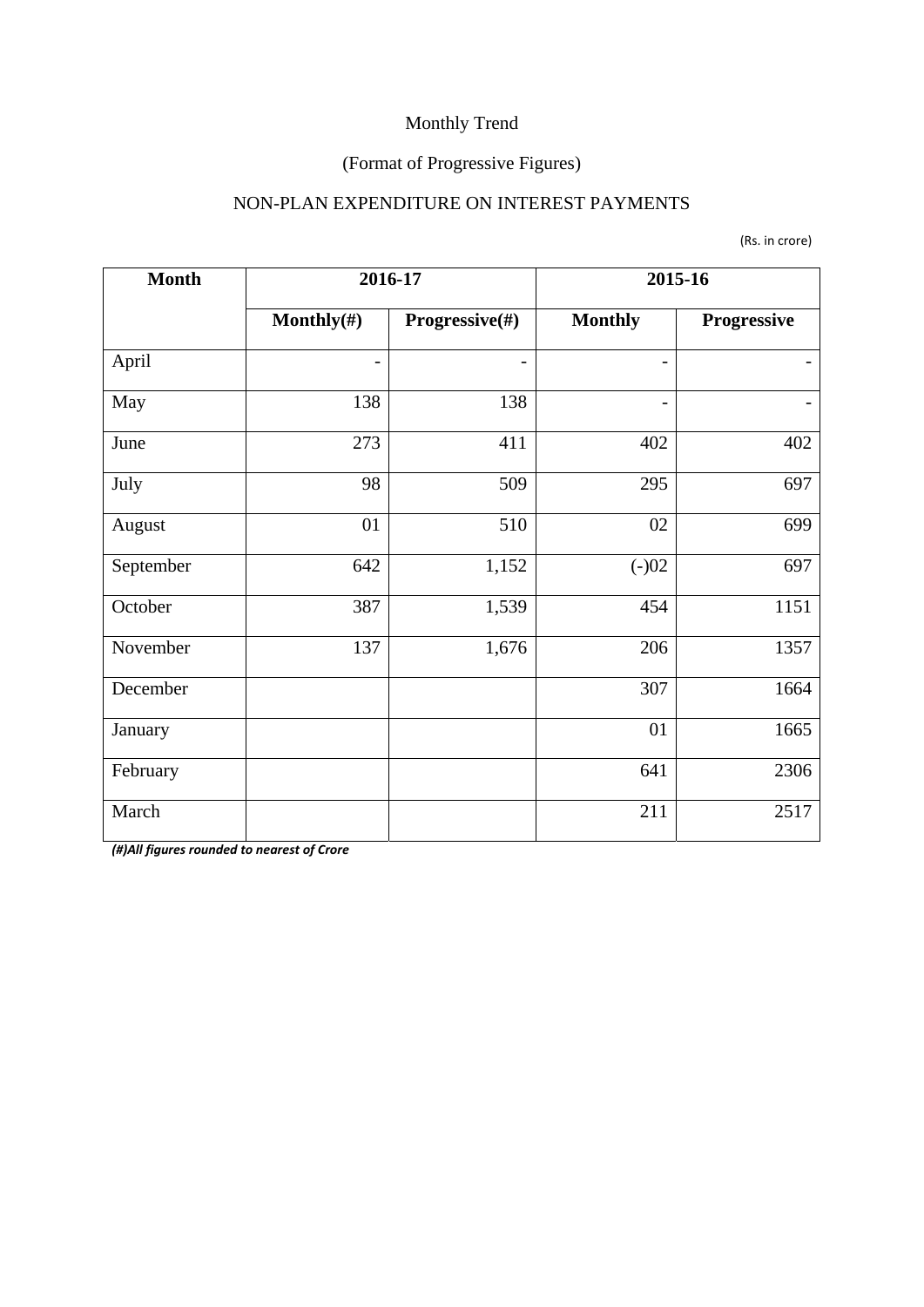#### (Format of Progressive Figures)

#### NON-PLAN EXPENDITURE ON CAPITAL ACCOUNT

(Rs. in crore)

| <b>Month</b> | 2016-17        |                | 2015-16        |             |
|--------------|----------------|----------------|----------------|-------------|
|              | Monthly $(\#)$ | Progressive(#) | <b>Monthly</b> | Progressive |
| April        | 07             | 07             | 37             | 37          |
| May          | 04             | 11             | 28             | 65          |
| June         | 34             | 45             | $20\,$         | 85          |
| July         | 49             | 94             | 24             | 109         |
| August       | 75             | 169            | 77             | 186         |
| September    | 25             | 194            | 98             | 284         |
| October      | 126            | 320            | 69             | 353         |
| November     | 34             | 354            | 98             | 451         |
| December     |                |                | 54             | 505         |
| January      |                |                | 74             | 579         |
| February     |                |                | 130            | 709         |
| March        |                |                | 730            | 1439        |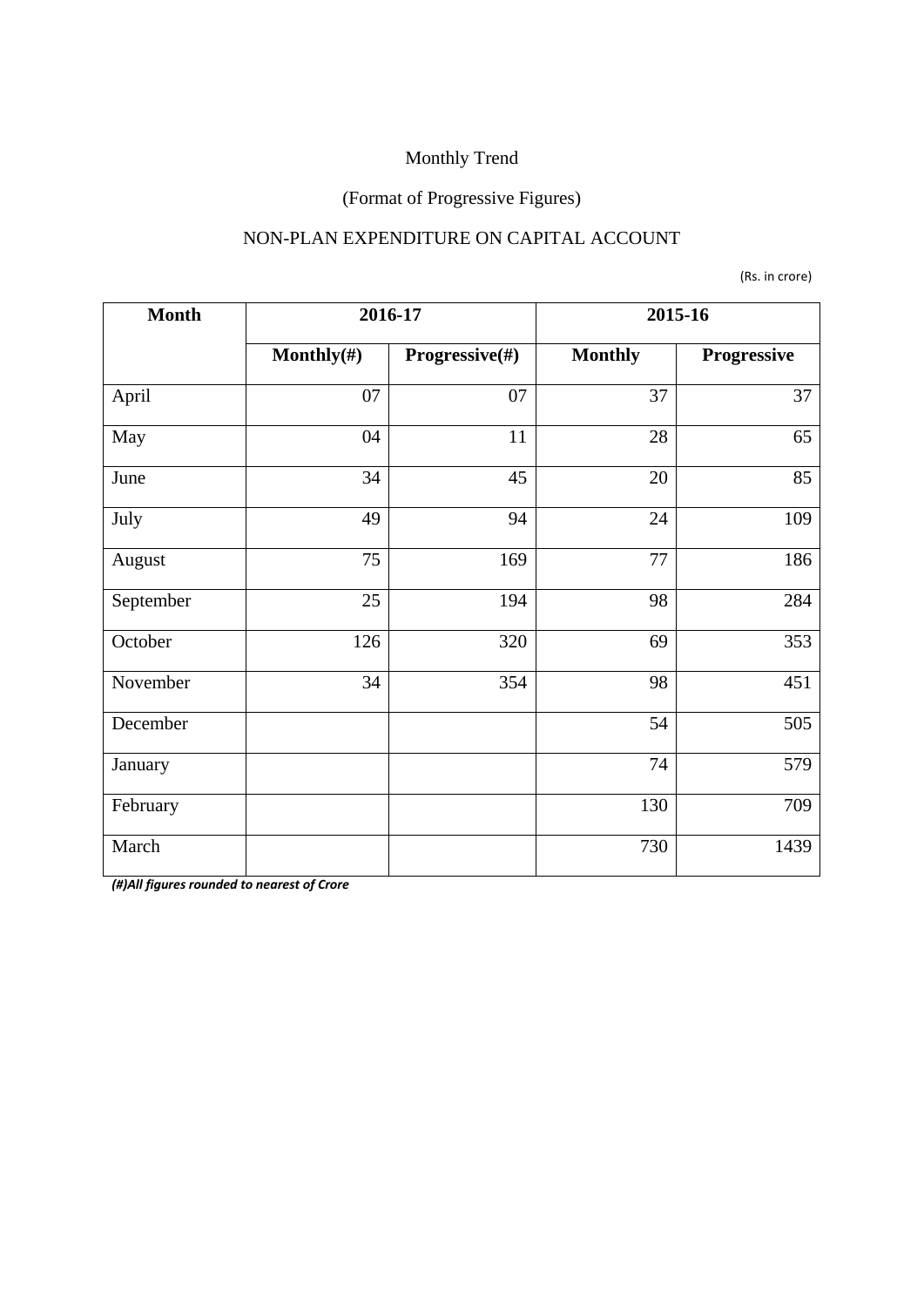## (Format of Progressive Figures)

#### PLAN EXPENDITURE ON REVENUE ACCOUNT

(Rs. in crore)

| <b>Month</b> | 2016-17        |                | 2015-16        |             |
|--------------|----------------|----------------|----------------|-------------|
|              | Monthly $(\#)$ | Progressive(#) | <b>Monthly</b> | Progressive |
| April        | 09             | 09             | 05             | 05          |
| May          | 319            | 328            | $(-)01$        | 04          |
| June         | 122            | 450            | 397            | 401         |
| July         | 273            | 723            | 36             | 437         |
| August       | 46             | 769            | 12             | 449         |
| September    | 54             | 823            | 02             | 451         |
| October      | 55             | 878            | 30             | 481         |
| November     | 118            | 996            | 18             | 499         |
| December     |                |                | 15             | 514         |
| January      |                |                | 191            | 705         |
| February     |                |                | 190            | 895         |
| March        |                |                | 311            | 1206        |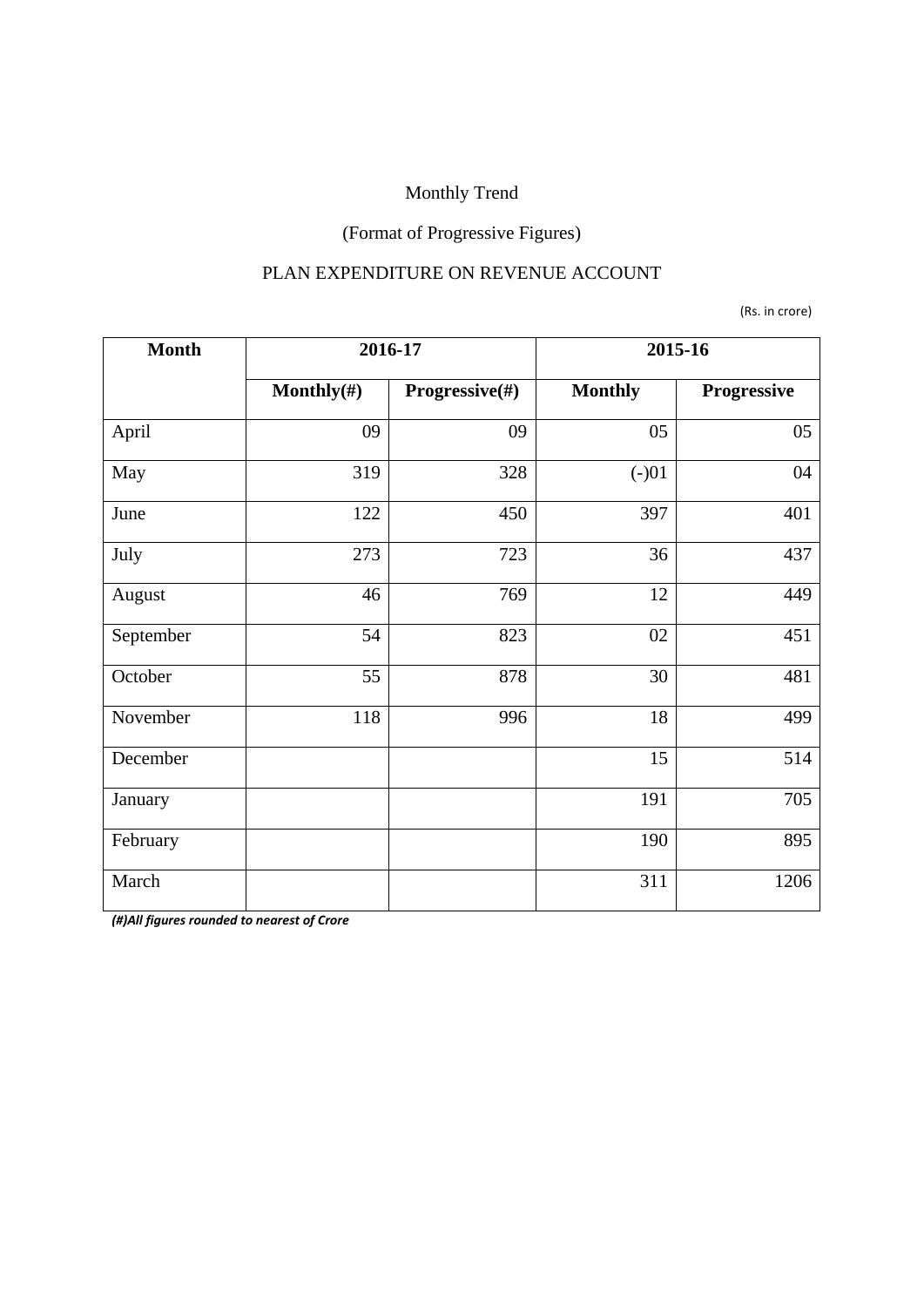## (Format of Progressive Figures)

#### PLAN EXPENDITURE ON CAPITAL ACCOUNT

(Rs. in crore)

| <b>Month</b> | 2016-17        |                | 2015-16        |             |
|--------------|----------------|----------------|----------------|-------------|
|              | Monthly $(\#)$ | Progressive(#) | <b>Monthly</b> | Progressive |
| April        | 25             | 25             | 12             | 12          |
| May          | 284            | 309            | $(-)03$        | 09          |
| June         | 336            | 645            | 173            | 182         |
| July         | 613            | 1,258          | 147            | 329         |
| August       | 194            | 1,452          | 116            | 445         |
| September    | 321            | 1,773          | 189            | 634         |
| October      | 297            | 2,070          | 408            | 1042        |
| November     | 235            | 2,305          | 417            | 1459        |
| December     |                |                | 564            | 2023        |
| January      |                |                | 403            | 2426        |
| February     |                |                | 451            | 2877        |
| March        |                |                | 2821           | 5698        |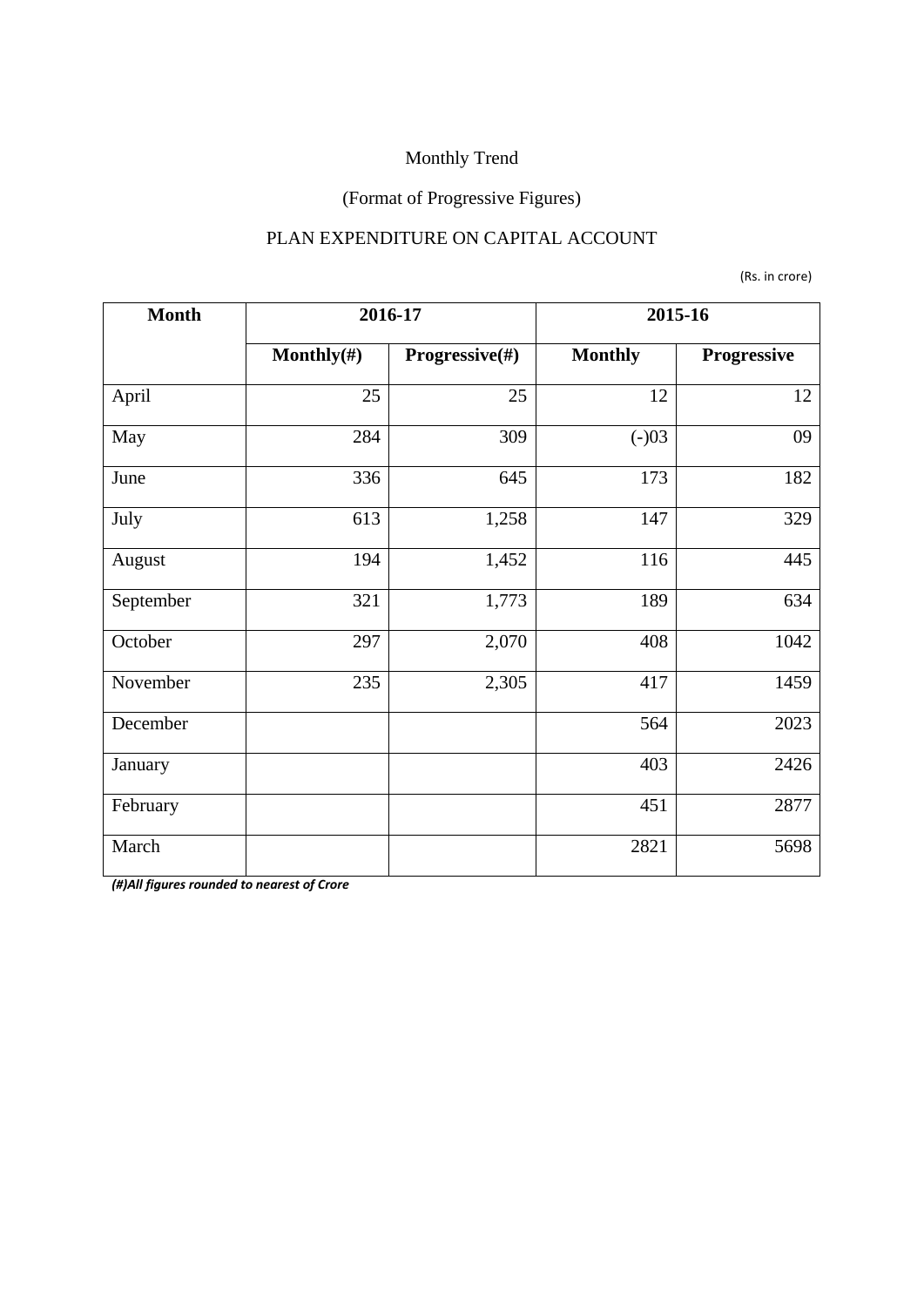## (Format of Progressive Figures)

#### TOTAL EXPENDITURE ON REVENUE ACCOUNT

| <b>Month</b> | 2016-17        |                | 2015-16        |             |  |
|--------------|----------------|----------------|----------------|-------------|--|
|              | Monthly $(\#)$ | Progressive(#) | <b>Monthly</b> | Progressive |  |
| April        | 1,550          | 1,550          | 1,907          | 1,907       |  |
| 2,304<br>May |                | 3,854          | 2,059          | 3,966       |  |
| June         | 2,219          | 6,073          | 2,969          | 6,935       |  |
| July         | 2,643          | 8,716          | 2,477          | 9,412       |  |
| August       | 2,200          | 10,916         | 3104           | 12516       |  |
| September    | 3,120          | 14,036         | 1040           | 13556       |  |
| October      | 3,724          | 17,760         | 3571           | 17127       |  |
| November     | 3,273          | 21,033         | 2019           | 19146       |  |
| December     |                |                | 3206           | 22352       |  |
| January      |                |                | 2477           | 24829       |  |
| February     |                |                | 3106           | 27935       |  |
| March        |                |                | 6345           | 34280       |  |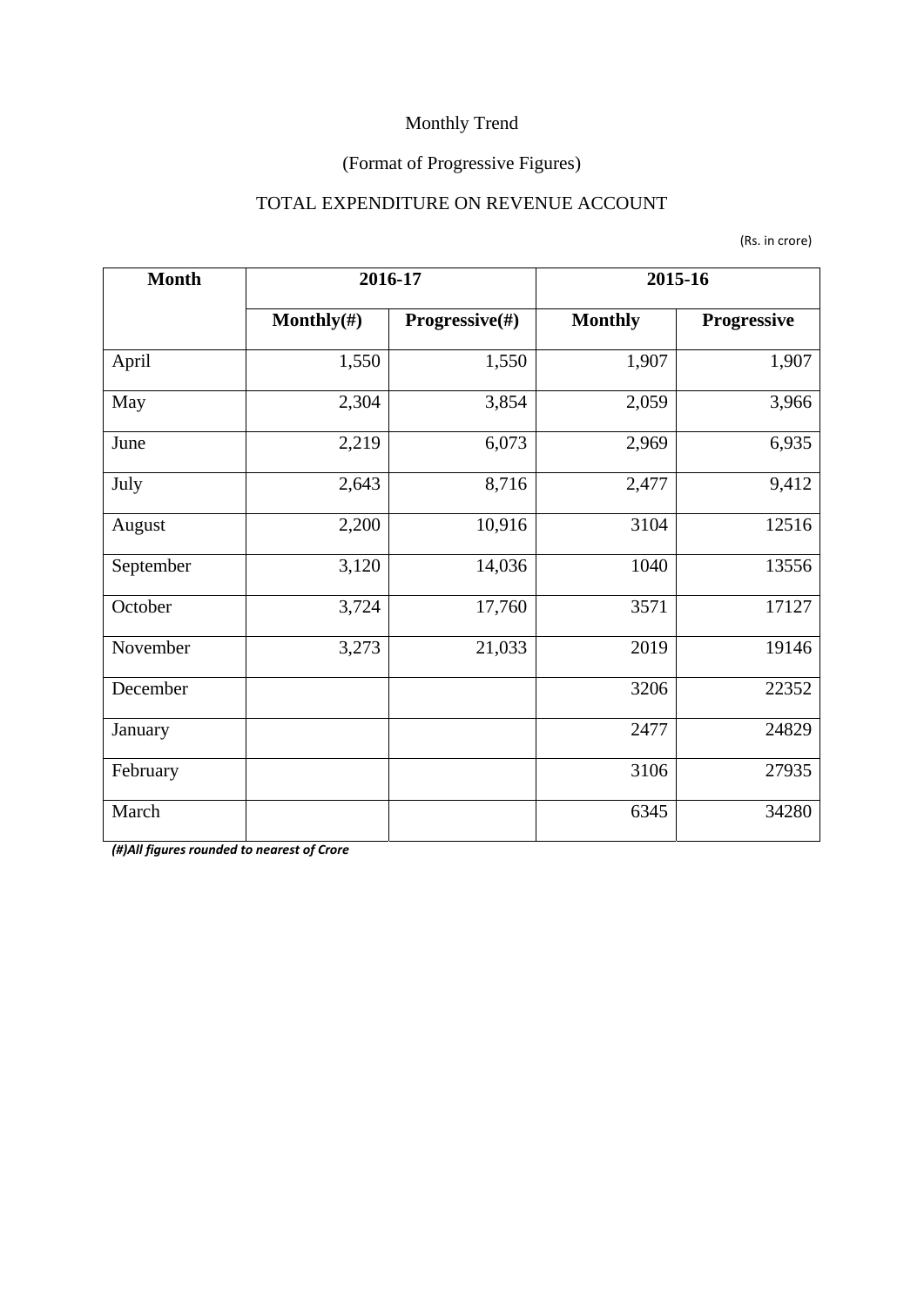## (Format of Progressive Figures)

#### TOTAL EXPENDITURE ON CAPITAL ACCOUNT

(Rs. in crore)

| <b>Month</b> | 2016-17        |                | 2015-16        |             |  |
|--------------|----------------|----------------|----------------|-------------|--|
|              | Monthly $(\#)$ | Progressive(#) | <b>Monthly</b> | Progressive |  |
| April        | 32             | 32             | 49             | 49          |  |
| 288<br>May   |                | 320            | 25             | 74          |  |
| June         | 370            | 690            | 193            | 267         |  |
| July         | 662            | 1,352          | 171            | 438         |  |
| August       | 269            | 1,621          | 193            | 631         |  |
| September    | 346            | 1,967          | 287            | 918         |  |
| October      | 423            | 2,390          | 477            | 1395        |  |
| November     | 269            | 2,659          | 515            | 1910        |  |
| December     |                |                | 618            | 2528        |  |
| January      |                |                | 477            | 3005        |  |
| February     |                |                | 581            | 3586        |  |
| March        |                |                | 3551           | 7137        |  |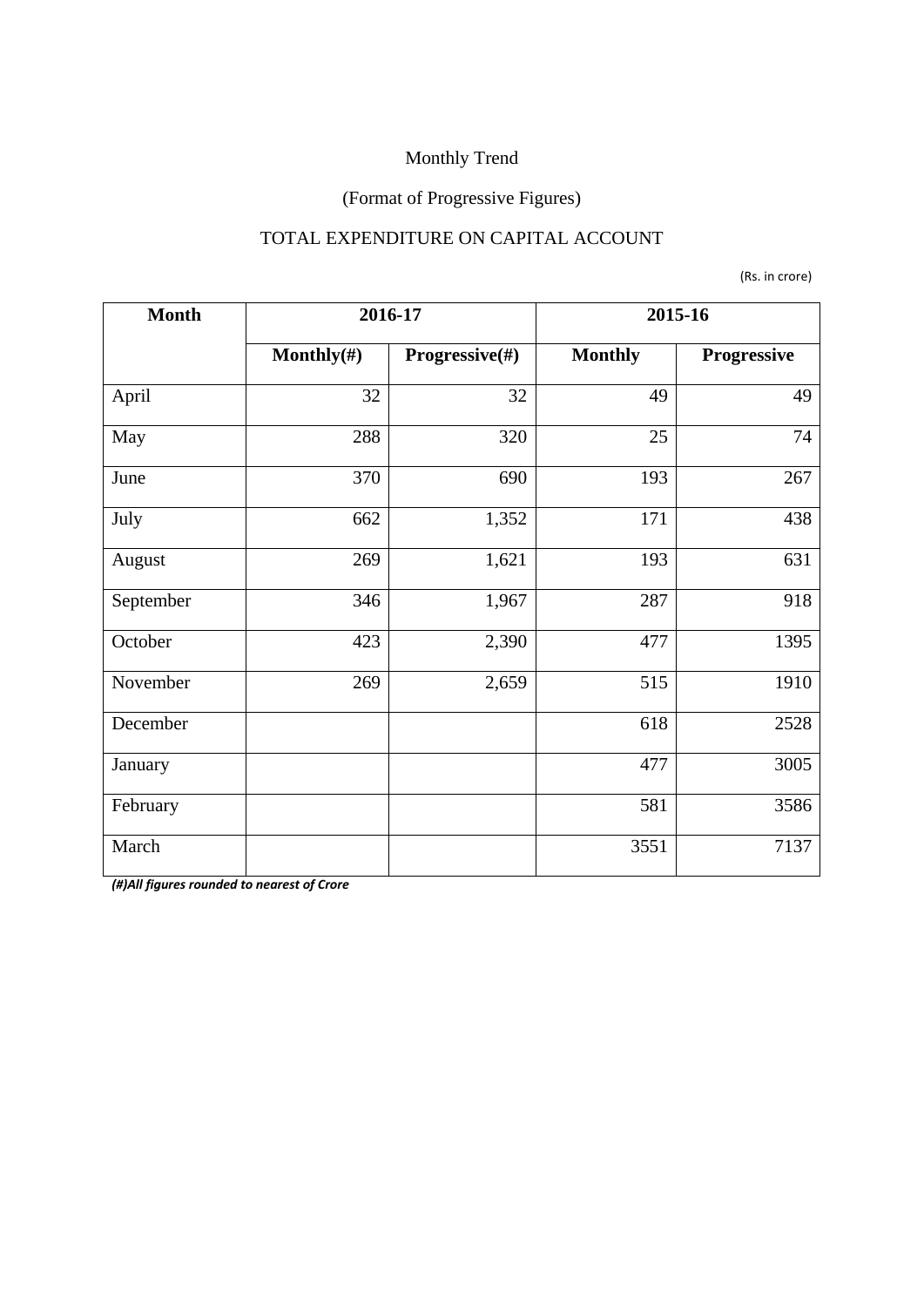## (Format of Progressive Figures)

#### LOANS AND ADVANCES DISBURSED

(Rs. in crore)

| <b>Month</b> | 2016-17        |                | 2015-16                  |             |  |
|--------------|----------------|----------------|--------------------------|-------------|--|
|              | Monthly $(\#)$ | Progressive(#) | <b>Monthly</b>           | Progressive |  |
| April        | (a)            | (a)            | $\overline{\phantom{0}}$ |             |  |
| May          | 01             | 01             | $\qquad \qquad -$        |             |  |
| June         | 03             | 04             | $\overline{\phantom{0}}$ |             |  |
| July         | 02             | 06             | 04                       | 04          |  |
| August       | 01             | 07             | 06                       | 10          |  |
| September    | 12             | 19             | 08                       | 18          |  |
| October      | 03             | 22             | $\overline{\phantom{0}}$ | 18          |  |
| November     | 02             | 24             | 20                       | 38          |  |
| December     |                |                | 01                       | 39          |  |
| January      |                |                | 18                       | 57          |  |
| February     |                |                | 28                       | 85          |  |
| March        |                |                | 10                       | 95          |  |

*(#)All figures rounded to nearest of Crore* 

*(a) Rs. 0.10 crore only*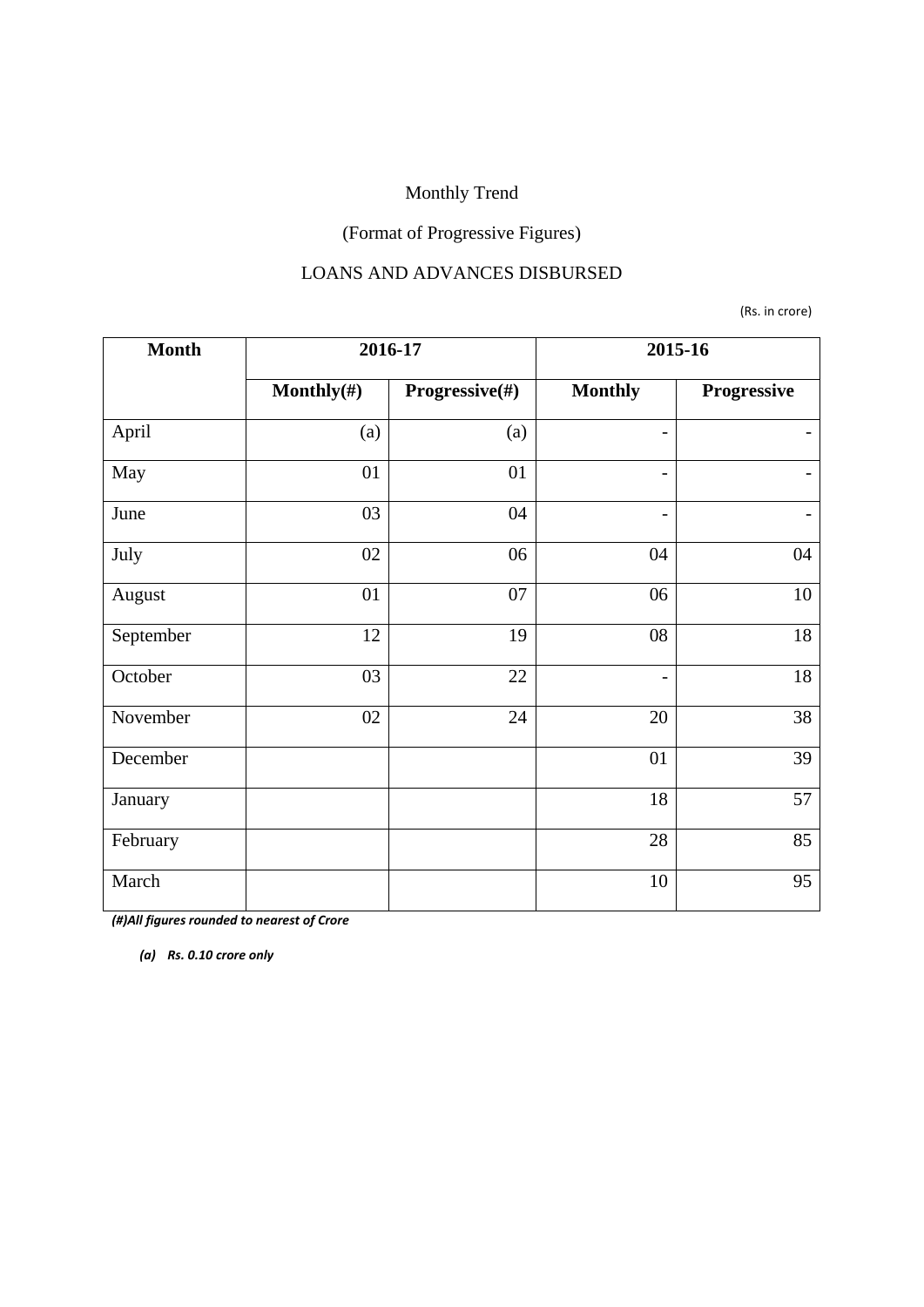## (Format of Progressive Figures)

#### REVENUE SURPLUS

(Rs. in crore)

| <b>Month</b> | 2016-17        |                | 2015-16        |             |  |
|--------------|----------------|----------------|----------------|-------------|--|
|              | Monthly $(\#)$ | Progressive(#) | <b>Monthly</b> | Progressive |  |
| April        | $(-)346$       | $(-)346$       | $(-)857$       | $(-)857$    |  |
| May          | $(+)1,200$     |                | $(-)1,589$     | $(-)2,446$  |  |
| June         | $(+)890$       |                | 3,167          | 721         |  |
| July         | $(+)262$       |                | 1,507          | 2,228       |  |
| August       | $(-)1,717$     | 289            | $(-)2588$      | $(-)360$    |  |
| September    | 1,882          | 2,171          | $(-)870$       | $(-)1230$   |  |
| October      | $(-)487$       | 1,684          | 576            | $(-)654$    |  |
| November     | $(-)441$       | 1,243          | 123            | $(-)531$    |  |
| December     |                |                | 1313           | 782         |  |
| January      |                |                | $(-)1212$      | $(-)430$    |  |
| February     |                |                | 3852           | 3422        |  |
| March        |                |                | $(-)3958$      | $(-)536$    |  |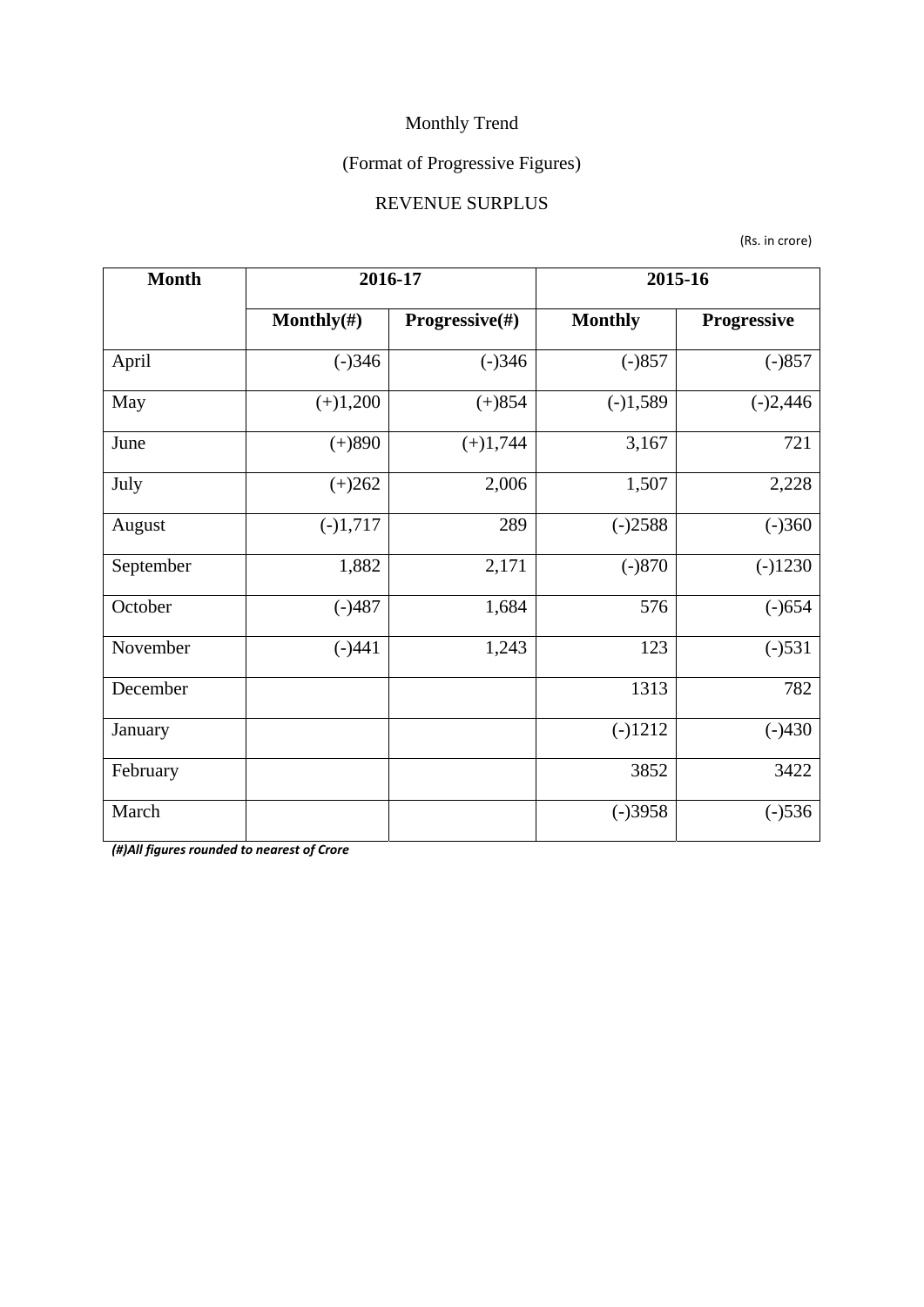## (Format of Progressive Figures)

## FISCAL DEFICIT

(Rs. in crore)

| <b>Month</b> | 2016-17        |                | 2015-16        |             |  |
|--------------|----------------|----------------|----------------|-------------|--|
|              | Monthly $(\#)$ | Progressive(#) | <b>Monthly</b> | Progressive |  |
| April        | 376            | 376            | 906            | 906         |  |
| May          | $(-)911$       |                | 1,614          | 2,520       |  |
| June         | $(-)518$       |                | $(-)2066$      | 454         |  |
| July         | 389            |                | 1332           | 1786        |  |
| August       | 1,987          |                | $(-)786$       | 1000        |  |
| September    | $(-)1,524$     | $(-)201$       | 1164           | 2164        |  |
| October      | 913            | 712            | $(-100)$       | 2064        |  |
| November     | 712            | 1,424          | 412            | 2476        |  |
| December     |                |                | 694            | 1782        |  |
| January      |                |                | 1707           | 3489        |  |
| February     |                |                | $(-)3244$      | 245         |  |
| March        |                |                | 7519           | 7764        |  |